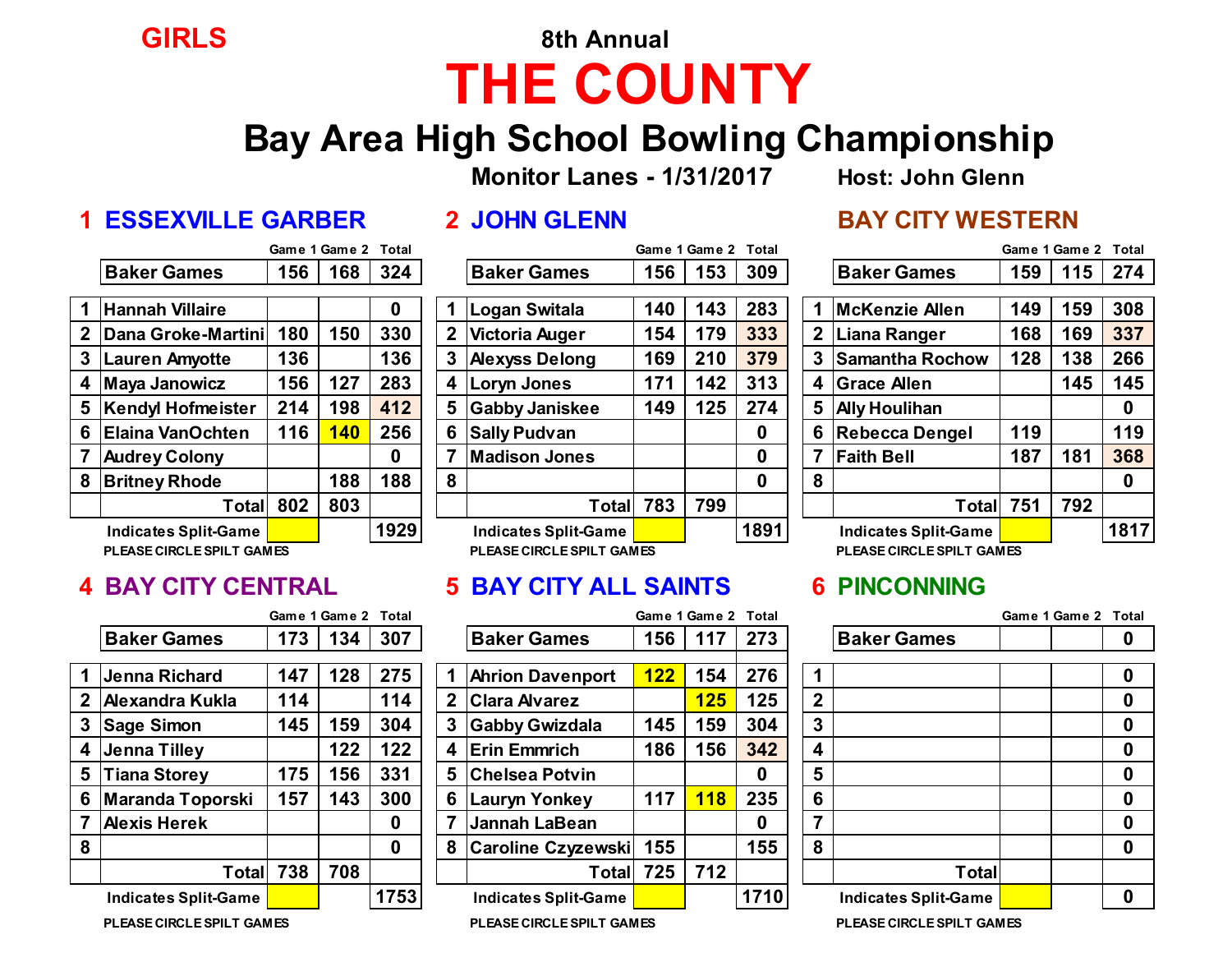**BOYS 8th Annual**

# **THE COUNTY**

## **Bay Area High School Bowling Championship**

**Monitor Lanes - 1/31/2017 Host: John Glenn**

|                         |                             |     | Game 1 Game 2 | Total |
|-------------------------|-----------------------------|-----|---------------|-------|
|                         | <b>Baker Games</b>          | 213 | 209           | 422   |
| $\overline{\mathbf{1}}$ | <b>Jonah Kiefer</b>         | 185 | 207           | 392   |
| $\mathbf{2}$            | <b>Gabe Soukup</b>          | 228 | 166           | 394   |
| 3                       | Levi Kiefer                 |     | <b>138</b>    | 138   |
| 4                       | <b>Ryan Blanchard</b>       | 188 |               | 188   |
| 5                       | <b>Sam Israel</b>           | 177 | 185           | 362   |
| 6                       | <b>Zack Houlihan</b>        |     |               | 0     |
| 7                       | <b>Jackson Ellis</b>        | 146 | 235           | 381   |
| 8                       |                             |     |               | 0     |
|                         | <b>Total</b>                | 924 | 931           |       |
|                         | <b>Indicates Split-Game</b> |     |               | 227'  |

**PLEASE CIRCLE SPILT GAMES PLEASE CIRCLE SPILT GAMES PLEASE CIRCLE SPILT GAMES**

|                |                             |     | Game 1 Game 2 Total |      |   |                             | Game 1 Game 2 Total |     |      |   |                             |            | Game 1 Game 2 Total |          |
|----------------|-----------------------------|-----|---------------------|------|---|-----------------------------|---------------------|-----|------|---|-----------------------------|------------|---------------------|----------|
|                | <b>Baker Games</b>          | 149 | 141                 | 290  |   | <b>Baker Games</b>          | 117                 | 130 | 247  |   | <b>Baker Games</b>          | 170        | 140                 | 310      |
|                |                             |     |                     |      |   |                             |                     |     |      |   |                             |            |                     |          |
|                | <b>Tyler Brown</b>          |     | 201                 | 201  |   | <b>Jeff Doyen</b>           |                     |     | 0    |   | <b>James Forbing</b>        | 166        | 119                 | 285      |
|                | 2   Anthony Worden          | 164 | 176                 | 340  | 2 | Dan Elder                   | 135                 | 111 | 246  |   | 2 Brendon Grawburg          | <b>152</b> | 161                 | 313      |
| 3 <sup>1</sup> | <b>Tyler Richter</b>        | 120 |                     | 120  | 3 | Dylan Jones                 | 203                 | 174 | 377  |   | <b>3 Andrew Painter</b>     |            | <b>153</b>          | 153      |
|                | 4 Gage Keim                 | 176 | 145                 | 321  | 4 | <b>Brendan Kilmer</b>       | 147                 | 191 | 338  |   | 4 Austin Howard             | 143        | 180                 | 323      |
|                | 5 Hunter Bublitz            | 124 | 194                 | 318  | 5 | <b>Destyn Pinnow</b>        | 138                 | 188 | 326  | 5 | <b>Josh Adams</b>           | 181        |                     | 181      |
|                | 6 Brendan Bublitz           | 115 |                     | 115  | 6 | <b>Scott Rembish</b>        | 129                 | 207 | 336  | 6 | <b>Leeland McMartin</b>     |            | 154                 | 154      |
|                | Dayton Kowalczyk            |     | 176                 | 176  | 7 |                             |                     |     | 0    |   | Jacob Hoffman               | 116        |                     | 116      |
| 8              |                             |     |                     | 0    | 8 |                             |                     |     | 0    | 8 | Jonah Przepiora             |            |                     | $\bf{0}$ |
|                | <b>Total</b>                | 699 | 892                 |      |   | Totall                      | 752                 | 871 |      |   | Totall                      | 758        | 767                 |          |
|                | <b>Indicates Split-Game</b> |     |                     | 1881 |   | <b>Indicates Split-Game</b> |                     |     | 1870 |   | <b>Indicates Split-Game</b> |            |                     | 183      |

|   |                             | Game 1 Game 2 Total |     |      |     |                             |     | Game 1 Game 2 Total |      |   |                             | Game 1 Game 2 |     | Total |
|---|-----------------------------|---------------------|-----|------|-----|-----------------------------|-----|---------------------|------|---|-----------------------------|---------------|-----|-------|
|   | <b>Baker Games</b>          | 213                 | 209 | 422  |     | <b>Baker Games</b>          | 165 | 157                 | 322  |   | <b>Baker Games</b>          | 152           | 152 | 304   |
|   |                             |                     |     |      |     |                             |     |                     |      |   |                             |               |     |       |
|   | <b>Jonah Kiefer</b>         | 185                 | 207 | 392  |     | Zac Kuch                    | 170 | 145                 | 315  |   | <b>ILorenzo Ramirez</b>     | 188           | 165 | 353   |
|   | 2 Gabe Soukup               | 228                 | 166 | 394  |     | 2 Justin Zielinski          | 184 | 188                 | 372  | 2 | <b>Justin Weller</b>        | 151           | 107 | 258   |
|   | 3  Levi Kiefer              |                     | 138 | 138  | 3   | Noah Ulman                  | 129 |                     | 129  | 3 | <b>Ben VanOchten</b>        | 177           | 169 | 346   |
|   | 4 Ryan Blanchard            | 188                 |     | 188  | 4 I | <b>Jacob Stewart</b>        | 169 | 156                 | 325  | 4 | Noah Grzegorczyk            | 189           | 170 | 359   |
|   | 5 Sam Israel                | 177                 | 185 | 362  | 5.  | <b>Lance Jackson</b>        | 194 | 171                 | 365  | 5 | Jacob Christensen           | 173           | 153 | 326   |
|   | 6 Zack Houlihan             |                     |     | 0    | 6   | Kotey Bouza                 |     | 151                 | 151  | 6 | <b>Mark Grzegorczyk</b>     |               |     | 0     |
|   | <b>Jackson Ellis</b>        | 146                 | 235 | 381  |     | <b>Nicholas Stewart</b>     |     |                     | 0    |   |                             |               |     | 0     |
| 8 |                             |                     |     | 0    | 8   |                             |     |                     | 0    | 8 |                             |               |     | 0     |
|   | Total∣                      | 924                 | 931 |      |     | Totall                      | 846 | 811                 |      |   | Total 878                   |               | 764 |       |
|   | <b>Indicates Split-Game</b> |                     |     | 2277 |     | <b>Indicates Split-Game</b> |     |                     | 1979 |   | <b>Indicates Split-Game</b> |               |     | 1946  |
|   | PLEASE CIRCLE SPILT GAMES   |                     |     |      |     | PLEASE CIRCLE SPILT GAMES   |     |                     |      |   | PLEASE CIRCLE SPILT GAMES   |               |     |       |

|                             |     | Game 1 Game 2 Total |          |   |                             |     | Game 1 Game 2 | Total |                |                             |     | Game 1 Game 2 | Total    |
|-----------------------------|-----|---------------------|----------|---|-----------------------------|-----|---------------|-------|----------------|-----------------------------|-----|---------------|----------|
| <b>Baker Games</b>          | 149 | 141                 | 290      |   | <b>Baker Games</b>          | 117 | 130           | 247   |                | <b>Baker Games</b>          | 170 | 140           | 310      |
|                             |     |                     |          |   |                             |     |               |       |                |                             |     |               |          |
| <b>Tyler Brown</b>          |     | 201                 | 201      |   | Jeff Doyen                  |     |               | 0     |                | James Forbing               | 166 | 119           | 285      |
| <b>Anthony Worden</b>       | 164 | 176                 | 340      |   | 2 Dan Elder                 | 135 | 111           | 246   | 2              | <b>Brendon Grawburg</b>     | 152 | 161           | 313      |
| <b>Tyler Richter</b>        | 120 |                     | 120      |   | 3 Dylan Jones               | 203 | 174           | 377   | 3              | <b>Andrew Painter</b>       |     | 153           | 153      |
| Gage Keim                   | 176 | 145                 | 321      |   | 4 Brendan Kilmer            | 147 | 191           | 338   | 4              | <b>Austin Howard</b>        | 143 | 180           | 323      |
| <b>Hunter Bublitz</b>       | 124 | 194                 | 318      |   | 5 Destyn Pinnow             | 138 | 188           | 326   | 5 <sup>5</sup> | <b>Josh Adams</b>           | 181 |               | 181      |
| <b>Brendan Bublitz</b>      | 115 |                     | 115      |   | 6 Scott Rembish             | 129 | 207           | 336   | 6              | <b>Leeland McMartin</b>     |     | 154           | 154      |
| Dayton Kowalczyk            |     | 176                 | 176      |   |                             |     |               | 0     |                | <b>Jacob Hoffman</b>        | 116 |               | 116      |
|                             |     |                     | $\bf{0}$ | 8 |                             |     |               | 0     | 8              | Jonah Przepiora             |     |               | $\bf{0}$ |
| <b>Total</b>                | 699 | 892                 |          |   | Total                       | 752 | 871           |       |                | Totall                      | 758 | 767           |          |
| <b>Indicates Split-Game</b> |     |                     | 1881     |   | <b>Indicates Split-Game</b> |     |               | 1870  |                | <b>Indicates Split-Game</b> |     |               | 183      |
|                             |     |                     |          |   |                             |     |               |       |                |                             |     |               |          |

### **1 BAY CITY WESTERN 2 JOHN GLENN 3 BAY CITY ALL SAINTS**

|                |                             |     | Game 1 Game 2 | Total |
|----------------|-----------------------------|-----|---------------|-------|
|                | <b>Baker Games</b>          | 152 | 152           | 304   |
|                |                             |     |               |       |
| 1              | Lorenzo Ramirez             | 188 | 165           | 353   |
| $\mathbf{2}$   | <b>Justin Weller</b>        | 151 | 107           | 258   |
| 3              | <b>Ben VanOchten</b>        | 177 | 169           | 346   |
| 4              | <b>Noah Grzegorczyk</b>     | 189 | 170           | 359   |
| 5              | <b>Jacob Christensen</b>    | 173 | 153           | 326   |
| 6              | <b>Mark Grzegorczyk</b>     |     |               | 0     |
| $\overline{7}$ |                             |     |               | 0     |
| 8              |                             |     |               | 0     |
|                | <b>Total</b>                | 878 | 764           |       |
|                | <b>Indicates Split-Game</b> |     |               | 1946  |
|                | PLEASE CIRCLE SPILT GAMES   |     |               |       |

### **4 PINCONNING 5 BAY CITY CENTRAL 6 ESSEXVILLE GARBER**

| Game 1 Game 2 Total         |     |     |      |              |                             |     | Game 1 Game 2 Total |      |   |                             | Game 1 Game 2 Total |            |          |
|-----------------------------|-----|-----|------|--------------|-----------------------------|-----|---------------------|------|---|-----------------------------|---------------------|------------|----------|
| Baker Games                 | 149 | 141 | 290  |              | <b>Baker Games</b>          | 117 | 130                 | 247  |   | <b>Baker Games</b>          | 170                 | 140        | 310      |
|                             |     |     |      |              |                             |     |                     |      |   |                             |                     |            |          |
| <b>Tyler Brown</b>          |     | 201 | 201  |              | Jeff Doyen                  |     |                     | 0    |   | James Forbing               | 166                 | 119        | 285      |
| <b>Anthony Worden</b>       | 164 | 176 | 340  | $\mathbf 2$  | <b>Dan Elder</b>            | 135 |                     | 246  | 2 | <b>Brendon Grawburg</b>     | 152                 | 161        | 313      |
| <b>Tyler Richter</b>        | 120 |     | 120  | $\mathbf{3}$ | Dylan Jones                 | 203 | 174                 | 377  | 3 | Andrew Painter              |                     | <b>153</b> | 153      |
| Gage Keim                   | 176 | 145 | 321  | 4            | <b>Brendan Kilmer</b>       | 147 | 191                 | 338  | 4 | Austin Howard               | 143                 | 180        | 323      |
| <b>Hunter Bublitz</b>       | 124 | 194 | 318  | 5            | <b>Destyn Pinnow</b>        | 138 | 188                 | 326  | 5 | <b>Josh Adams</b>           | 181                 |            | 181      |
| <b>Brendan Bublitz</b>      | 115 |     | 115  | 6            | <b>Scott Rembish</b>        | 129 | 207                 | 336  | 6 | Leeland McMartin            |                     | 154        | 154      |
| Dayton Kowalczyk            |     | 176 | 176  | 7            |                             |     |                     | 0    |   | Jacob Hoffman               | 116                 |            | 116      |
|                             |     |     | 0    | 8            |                             |     |                     | 0    | 8 | Jonah Przepiora             |                     |            | $\bf{0}$ |
| Total                       | 699 | 892 |      |              | Total                       | 752 | 871                 |      |   | Totall                      | 758                 | 767        |          |
| <b>Indicates Split-Game</b> |     |     | 1881 |              | <b>Indicates Split-Game</b> |     |                     | 1870 |   | <b>Indicates Split-Game</b> |                     |            | 1835     |

**PLEASE CIRCLE SPILT GAMES PLEASE CIRCLE SPILT GAMES PLEASE CIRCLE SPILT GAMES**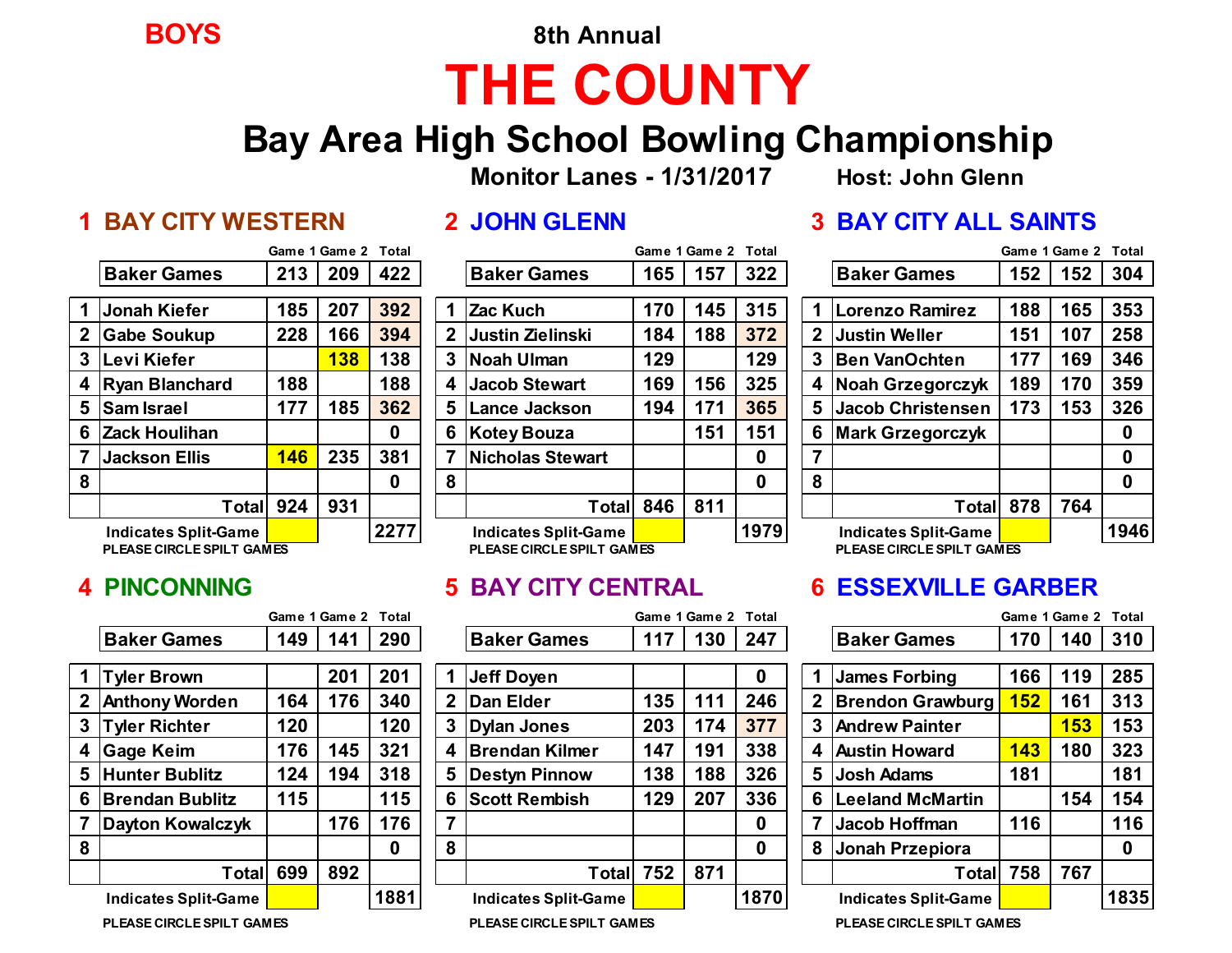**GIRLS 8th Annual**

# **THE COUNTY**

# **Bay Area High School Bowling Championship**

**Monitor Lanes - 1/31/2017**

# **SEMI FINALS**

| <b>SEED</b> |                              |         |         |     |
|-------------|------------------------------|---------|---------|-----|
| #1          | <b>ESSEXVILLE GARBER</b>     |         | 132 165 | 297 |
| <b>SEED</b> |                              |         |         |     |
| #4          | <b>BAY CITY CENTRAL</b>      | 136     | 98      | 234 |
| <b>SEED</b> |                              |         |         |     |
| #2          | <b>BAY CITY JOHN GLENN</b>   | 179     | 168     | 347 |
| <b>SEED</b> |                              |         |         |     |
| #3          | <b>BAY CITY WESTERN</b>      |         | 187 175 | 362 |
|             | <b>CHAMPIONSHIP FINALS</b>   |         |         |     |
|             |                              |         |         |     |
| <b>SEED</b> |                              |         |         |     |
| #1          | <b>ESSEXVILLE GARBER</b>     |         | 152 149 | 301 |
| <b>SEED</b> |                              |         |         |     |
|             |                              |         |         |     |
| #3          | <b>BAY CITY WESTERN</b>      | 187 181 |         | 368 |
|             | <b>2017 COUNTY CHAMPIONS</b> |         |         |     |

**BAY CITY WESTERN**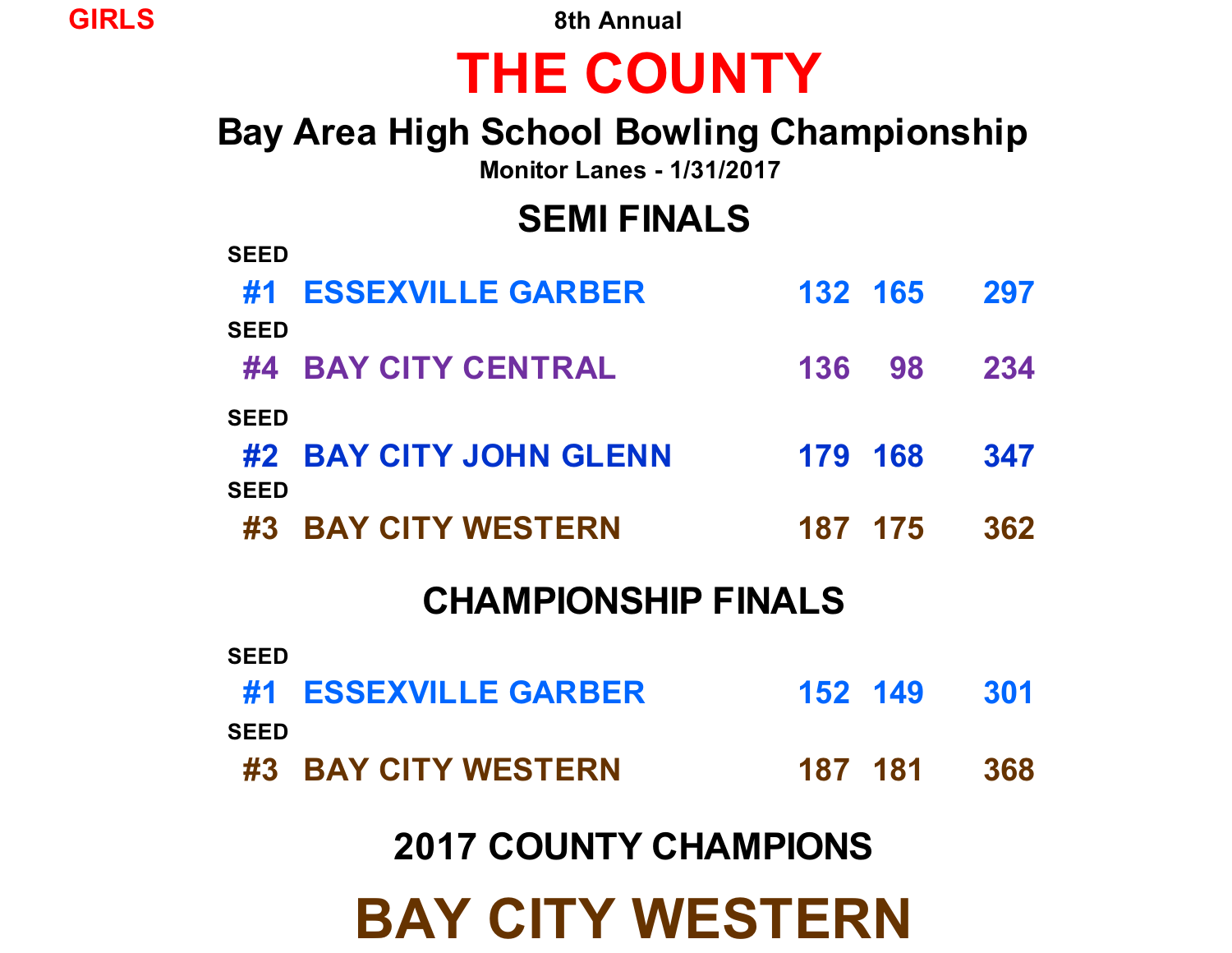**BAY CITY WESTERN**

# **2017 COUNTY CHAMPIONS**

| <u>CHAMERONOLIIE LINALO</u> |                        |  |         |      |  |
|-----------------------------|------------------------|--|---------|------|--|
| <b>SEED</b>                 |                        |  |         |      |  |
|                             | #1 BAY CITY WESTERN    |  | 179 169 | 348  |  |
| <b>SEED</b>                 |                        |  |         |      |  |
|                             | #2 BAY CITY JOHN GLENN |  | 180 161 | -341 |  |

## **CHAMPIONSHIP FINALS**

| <b>SEED</b>                | #4 PINCONNING          | 153 180 |         | 333  |
|----------------------------|------------------------|---------|---------|------|
| <b>SEED</b><br><b>SEED</b> | #2 BAY CITY JOHN GLENN | 148 203 |         | -351 |
|                            | #3 BAY CITY ALL SAINTS |         | 154 166 | 320  |

# **SEED**

**#1 BAY CITY WESTERN 168 206 374**

# **Bay Area High School Bowling Championship**

**Monitor Lanes - 1/31/2017**

**SEMI FINALS**

# **THE COUNTY**

**BOYS 8th Annual**

**SEED**